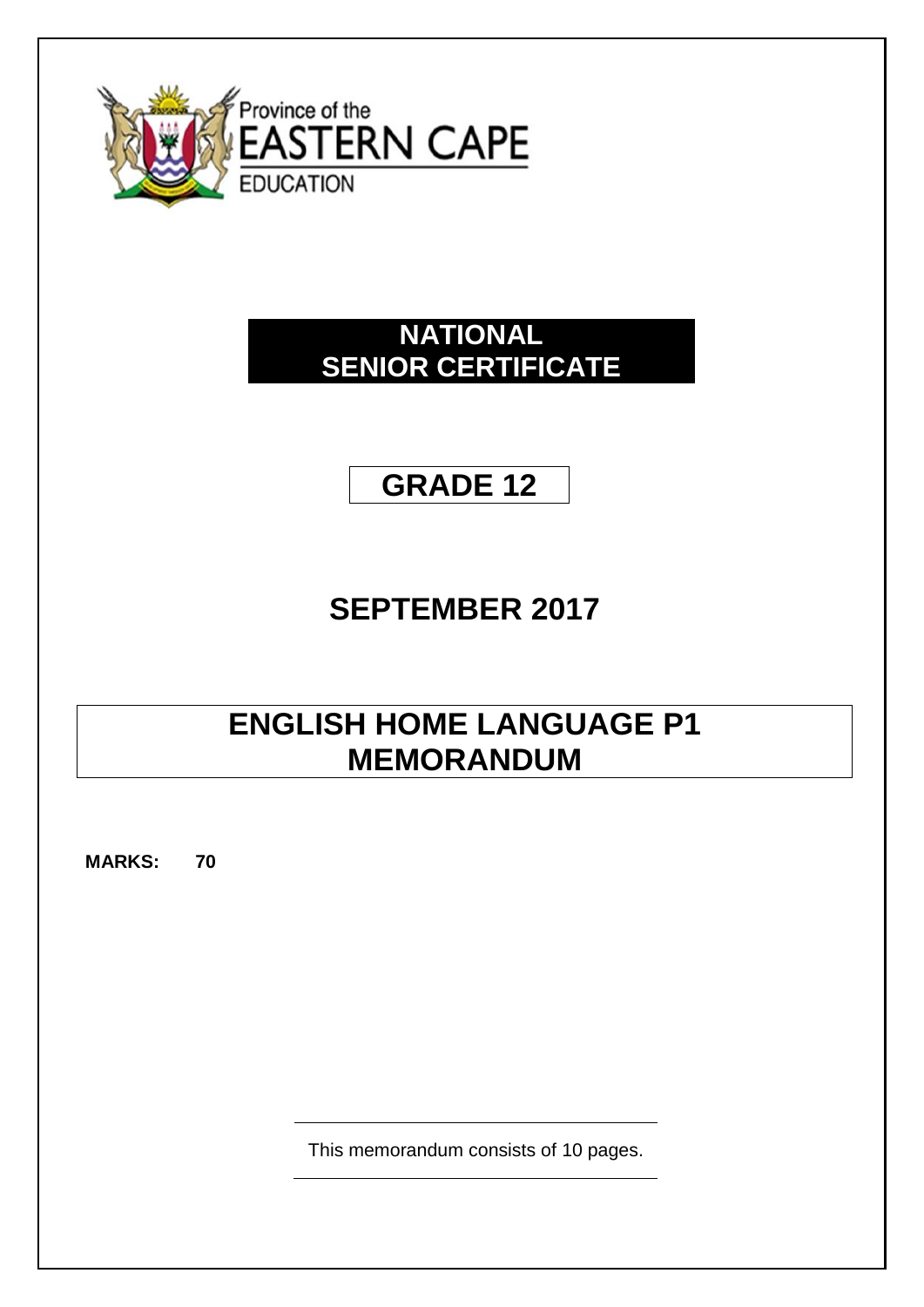# **NOTE:**

- This marking memorandum is intended as a guide for markers.
- It is by no means prescriptive or exhaustive.
- Candidates' responses should be considered on merit.
- Answers should be assessed holistically and points awarded where applicable. The memorandum should be discussed before the commencement of marking.

# **INSTRUCTIONS TO MARKERS**

Marking the comprehension:

- Because the focus is on understanding, incorrect spelling and language errors in responses should not be penalised unless such errors change the meaning/understanding. (Errors must still be indicated.)
- If a candidate uses words from a language other than the one being examined, disregard those words, and if the answer still makes sense, do not penalise. However, if a word from another language is used in a text and required in an answer, this will be acceptable.
- For open-ended questions, no marks should be awarded for YES/NO or I AGREE/I DISAGREE. The reason/substantiation/motivation is what should be considered.
- No marks should be awarded for TRUE/FALSE or FACT/OPINION. The reason/substantiation/motivation/quotation is what should be considered.
- For questions which require quotations from the text, do not penalise candidates for omitting the quotation marks or for an incorrect spelling within the quotation.
- When one-word answers are required and the candidate gives a whole sentence, mark correct provided that the correct word is underlined/highlighted.
- When two/three facts/points are required and a range is given, mark only the first two/three.
- Accept dialectal variations.
- For multiple-choice questions, accept BOTH the letter corresponding to the correct answer AND/OR the answer written out in full.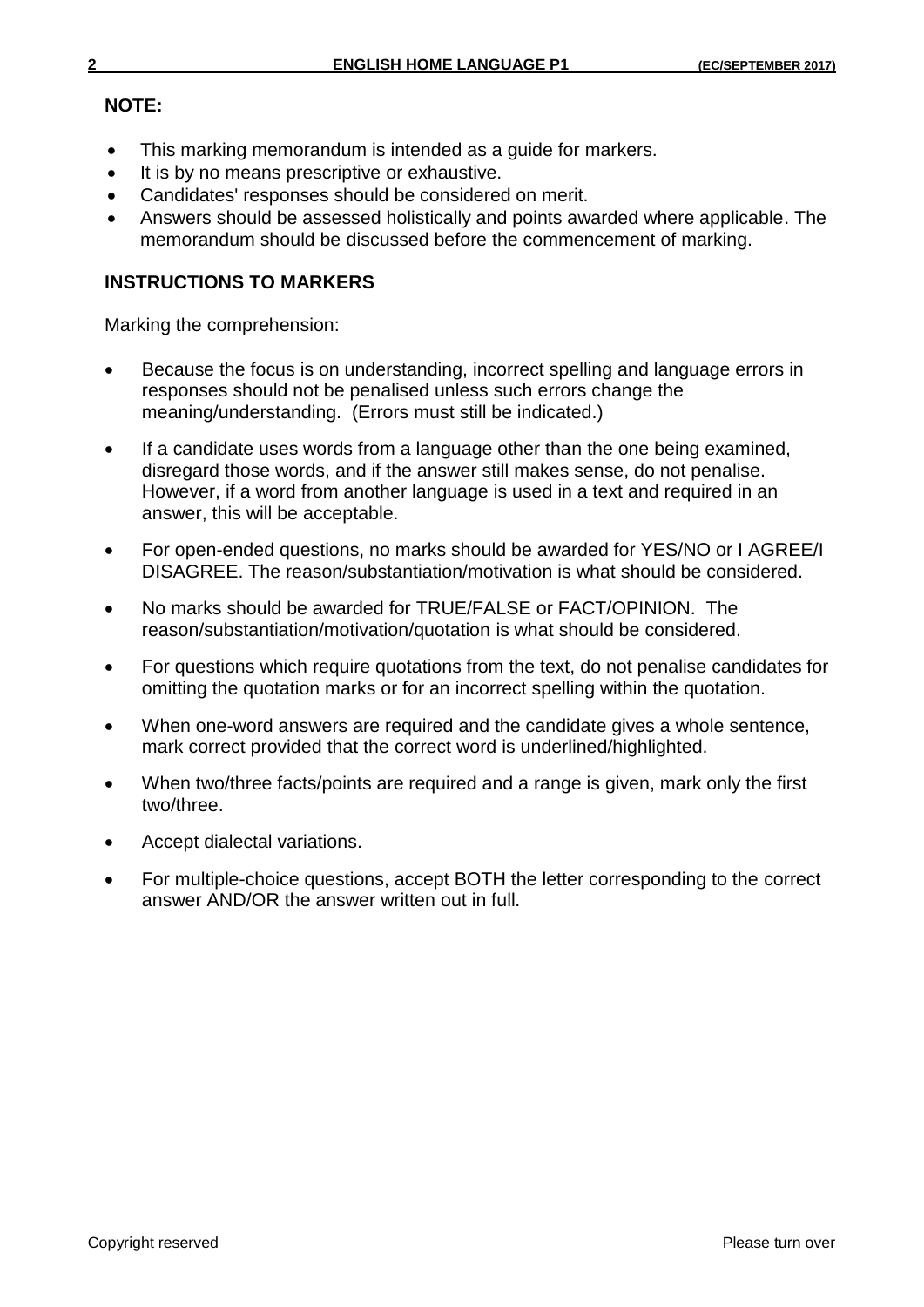#### **SECTION A: COMPREHENSION**

# **QUESTION 1: READING FOR MEANING AND UNDERSTANDING**

#### **QUESTIONS: TEXT A**

|     |                                                                                                                                                                                                                                                                    | <b>OR</b>                                                                                                                                                   |     |
|-----|--------------------------------------------------------------------------------------------------------------------------------------------------------------------------------------------------------------------------------------------------------------------|-------------------------------------------------------------------------------------------------------------------------------------------------------------|-----|
|     |                                                                                                                                                                                                                                                                    | If television watching is that predominant there, it will also be the case in<br>South Africa.                                                              | (3) |
| 1.9 | Yes.<br>America is the leader on all terrains of life, and normally events there<br>precede everything that happens in the rest of the world; also South<br>Africa.                                                                                                |                                                                                                                                                             |     |
| 1.8 | Lacking the literacy necessary for coping with most jobs and many<br>everyday situations.                                                                                                                                                                          |                                                                                                                                                             | (2) |
| 1.7 | We see things repeatedly on TV, without critically thinking about them and<br>so we become indoctrinated to accept certain things that we would not<br>have done previously.                                                                                       |                                                                                                                                                             |     |
| 1.6 | A                                                                                                                                                                                                                                                                  |                                                                                                                                                             | (1) |
|     | 1.5.2                                                                                                                                                                                                                                                              | Alpha                                                                                                                                                       | (1) |
| 1.5 | 1.5.1                                                                                                                                                                                                                                                              | <b>Beta</b>                                                                                                                                                 | (1) |
|     | 1.4.2                                                                                                                                                                                                                                                              | Mocking/Derogatory/Derisive                                                                                                                                 | (1) |
| 1.4 | 1.4.1                                                                                                                                                                                                                                                              | It is a newly formed word by joining "people" and "sheep" to<br>indicate that these people are unthinking and uncritical of what<br>they watch, like sheep. | (2) |
| 1.3 | They could have learned the art of persuasion and how to address<br>people's basic desires to that they can reel them in and accomplish their<br>brainwashing agenda.                                                                                              |                                                                                                                                                             |     |
| 1.2 | The quotes are very significant because they explain why and how people<br>are easily manipulated and indoctrinated by what is shown / said to them<br>over and over without critically evaluating it. Gives credibility to the<br>writer's assertions/statements. |                                                                                                                                                             |     |
| 1.1 | People are influenced to think like those feeding them information through<br>the media.                                                                                                                                                                           |                                                                                                                                                             |     |

No.

South African parents are normally more conservative than their American counterparts, and would probably restrict television watching time more than is the case in America. (3)

Copyright reserved **Please turn over Please turn over**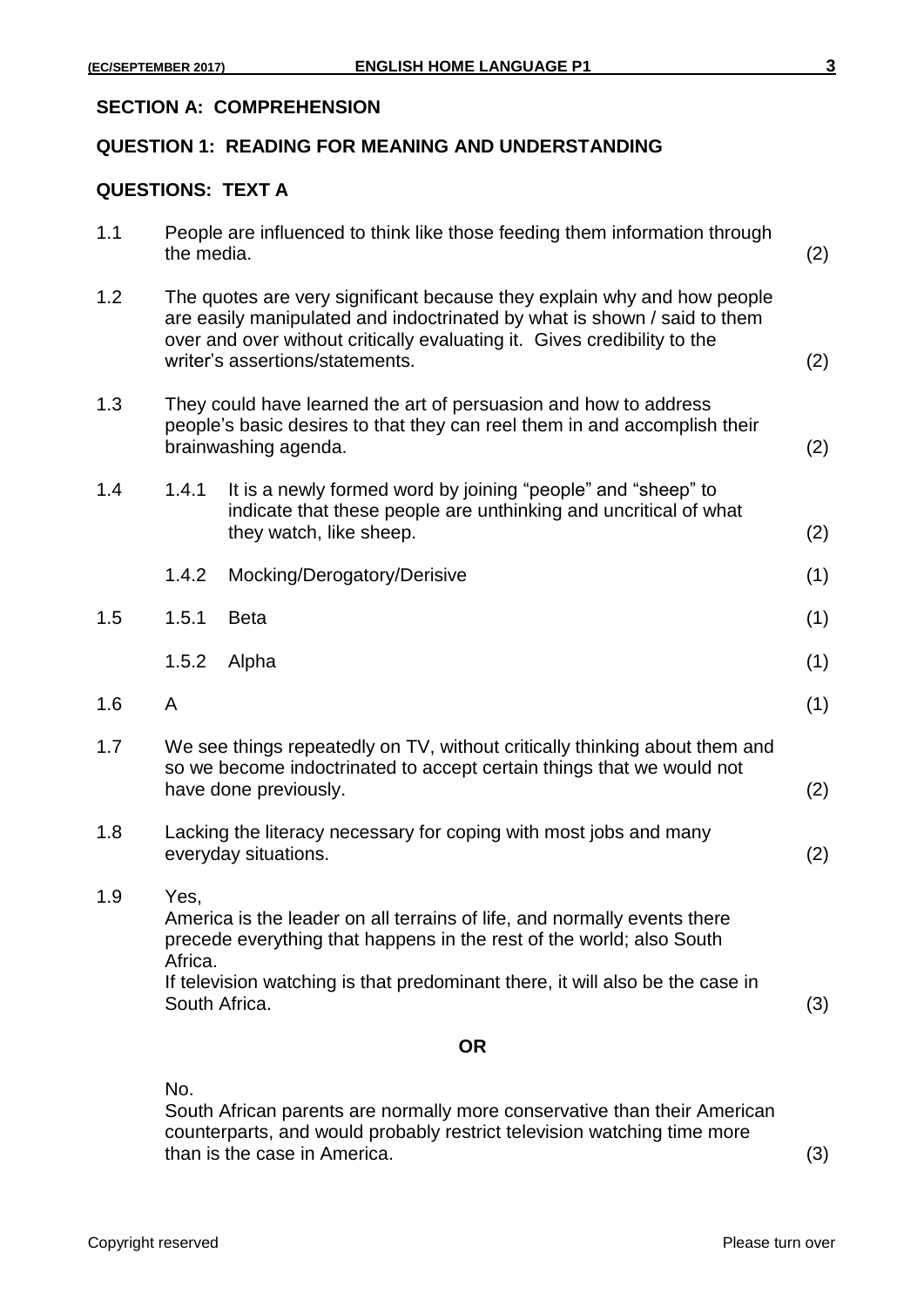| 4                        | <b>ENGLISH HOME LANGUAGE P1</b>                                                                                                                      | (EC/SEPTEMBER 2017) |  |  |
|--------------------------|------------------------------------------------------------------------------------------------------------------------------------------------------|---------------------|--|--|
| 1.10                     | Teacher discretion:<br>Anything including violent behaviour towards peers, on the one hand or<br>seclusion and brooding behaviour on the other hand. | (1)                 |  |  |
| <b>QUESTIONS TEXT B1</b> |                                                                                                                                                      |                     |  |  |
| 1.11                     | The girls are at a vulnerable age (between 3-5) and can be easily<br>manipulated and persuaded by images and messages they receive.                  | (2)                 |  |  |

1.12 The message on the television set is to stop (critical) thinking and just to soak up what is given on the screen, so that indoctrination through watching television is easily achieved. (2)  $(2)$ 

# **QUESTIONS TEXT B2**

1.13 The man in the image has a television set situated where his head should be. He is holding a puppet on strings (he is a puppet master). The message is clear: that the "*television mind*" is controlling the man and therefore also the puppet and by making the television think for him the man is actually the puppet on strings and the television the puppet master. (3)

# **QUESTIONS TEXT A AND B**

1.14 The images shown in B support the message of TEXT A, because it explains that watching television stops critical thinking, and that people can be controlled and indoctrinated by what they see on television. The images in B clearly show how young children are encouraged to stop thinking and that even grown people can be controlled by the television  $\blacksquare$ master.  $\tag{3}$ 

**TOTAL SECTION A: 30**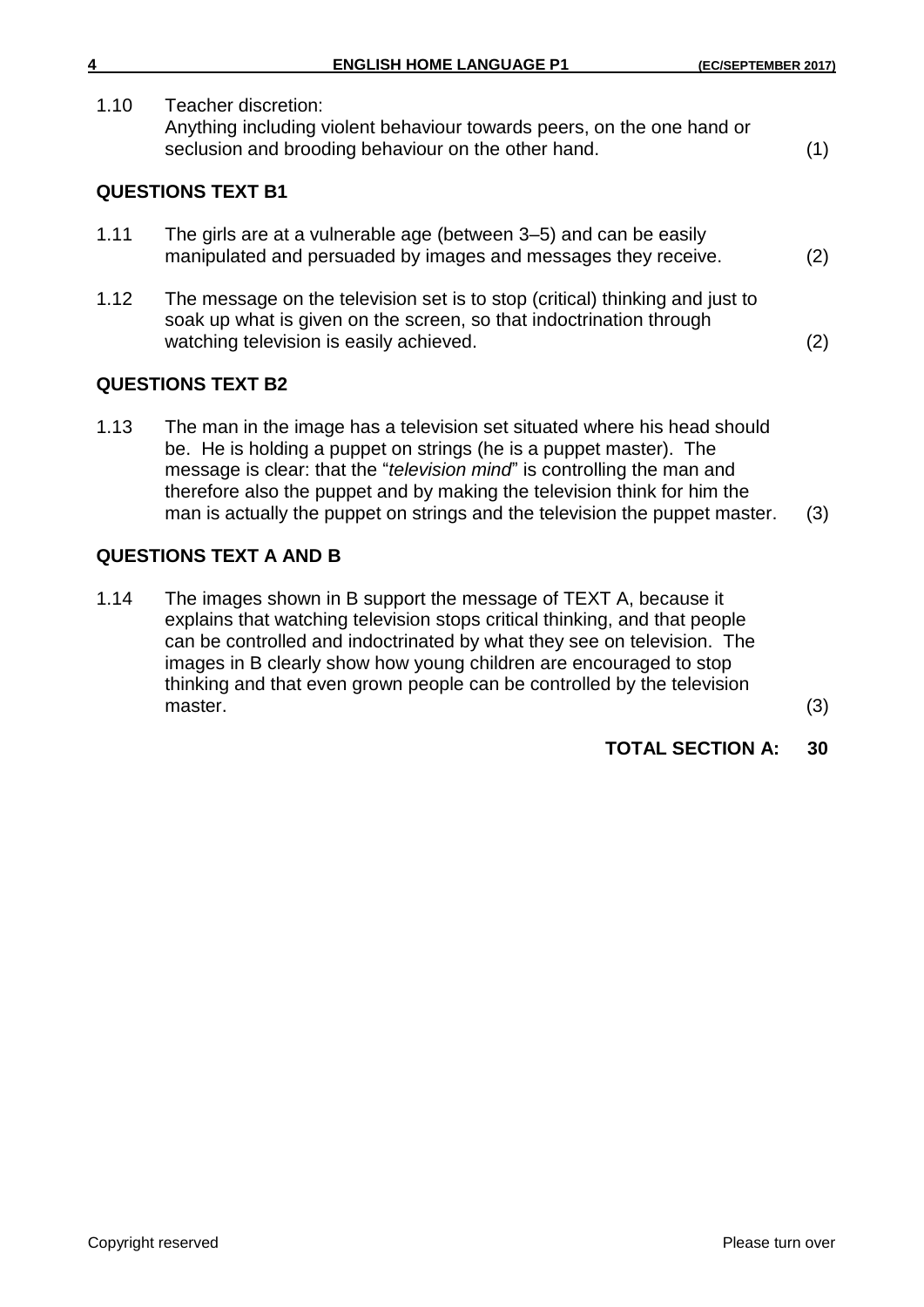#### **SECTION B: SUMMARY**

#### **QUESTION 2: SUMMARISING IN YOUR OWN WORDS**

Candidates need to write in full sentences and in the form of instructions. Use the following main points that the candidate should include in the summary as a **guideline**.

(Any 7 valid points are to be credited in paragraph-form.)

Summarise the suggestions (one from each paragraph) on simple ways to

keep a happy, healthy mind.

|                | <b>QUOTES</b>                                                                                  |              | <b>OWN WORDS</b>                                                                     |
|----------------|------------------------------------------------------------------------------------------------|--------------|--------------------------------------------------------------------------------------|
| 1              | so think about your diet and<br>what foods you eat too much<br>of.                             | A            | Eat healthily to keep your mind<br>healthy.                                          |
| $\overline{2}$ | When you exercise your body<br>releases endorphins which can<br>greatly improve your mood.     | B            | Take up some exercise to release<br>mood-enhancing endorphins.                       |
| 3              | Many mental health problems<br>have their roots in trouble with<br>communication               | $\mathsf{C}$ | Maintaining strong relationships are<br>beneficial to keeping good mental<br>health. |
| 4              | Taking some time out to<br>dedicate just to yourself will<br>help you cope                     | D            | Get a hobby to relieve stress, focus<br>your mind and help you express<br>vourself.  |
| 5              | Take five minutes every day to<br>list the qualities that make you<br>unique                   | E.           | Accept that you are unique and not a<br>copy.                                        |
| 6              | Really caring for others can<br>help greatly improve your<br>mental health.                    | F            | Care for others and the feelings would<br>be reciprocated.                           |
| $\overline{7}$ | Just like the rest of your body,<br>your brain needs exercise too<br>in order to stay healthy. | G            | Do memory and skill-enhancing<br>exercises to keep your mind healthy.                |

# **PARAGRAPH**

A healthy mind is as crucial as a healthy body. Eating healthy foods can keep your mind healthy and doing exercise can release mood-enhancing endorphins. Maintaining strong relationships is an antidote to mental health problems while keeping communication healthy. Having a hobby relieves stress while helping you to express yourself. Be yourself, as you are a unique being, unlike any other. Caring for others is a first step in also loving yourself. Memory and skill-enhancing exercises will keep your mind healthy and happy.

[88 words]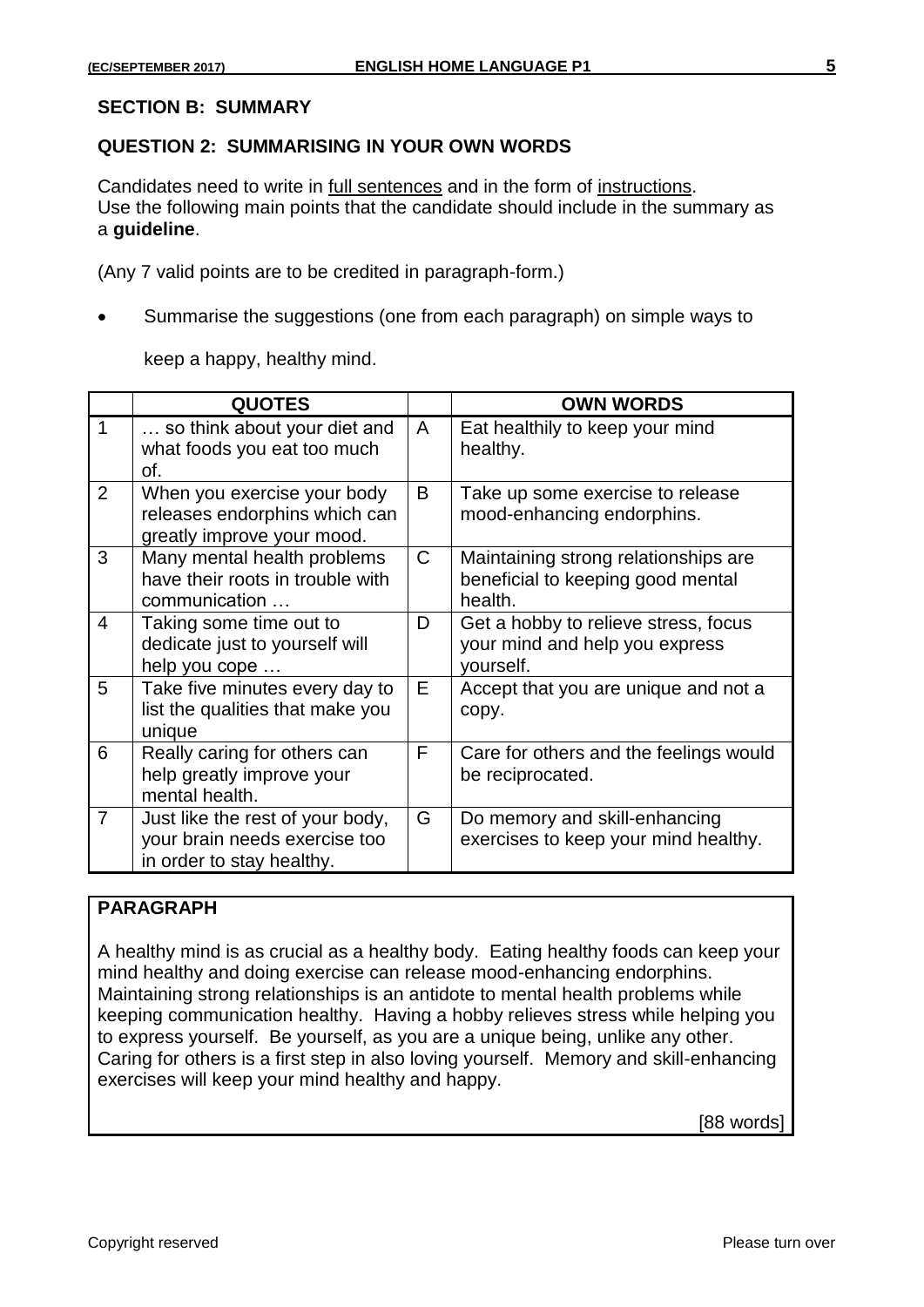#### **Marking the summary**

#### **The summary must be marked as follows:**

- **Mark allocation:**
	- o 7 marks for 7 points (1 mark per main point)
	- o 3 marks for language
	- $\circ$  Total marks = 10
- **Distribution of language marks when candidate has not quoted verbatim: words:**
	- o 1–3 points correct: award 1 mark
	- o 4–5 points correct: award 2 marks
	- o 6–7 points correct: award 3 marks
- **Distribution of language marks when candidate has quoted verbatim: words:**
	- o 6–7 quotes: award no language mark
	- o 1–5 points quotes: award 1 language mark

#### **NOTE:**

**Format**

Even if the summary is presented in the incorrect format, it must be assessed.

- **Word count:**
- Markers are required to verify the number of words used.
- Do not deduct any marks if the candidate fails to indicate the number of words used, or if the number of words used is indicated incorrectly. If the word limit is exceeded, read up to the last sentence above the stipulated upper limit and ignore the rest of the summary.

#### **TOTAL SECTION B: 10**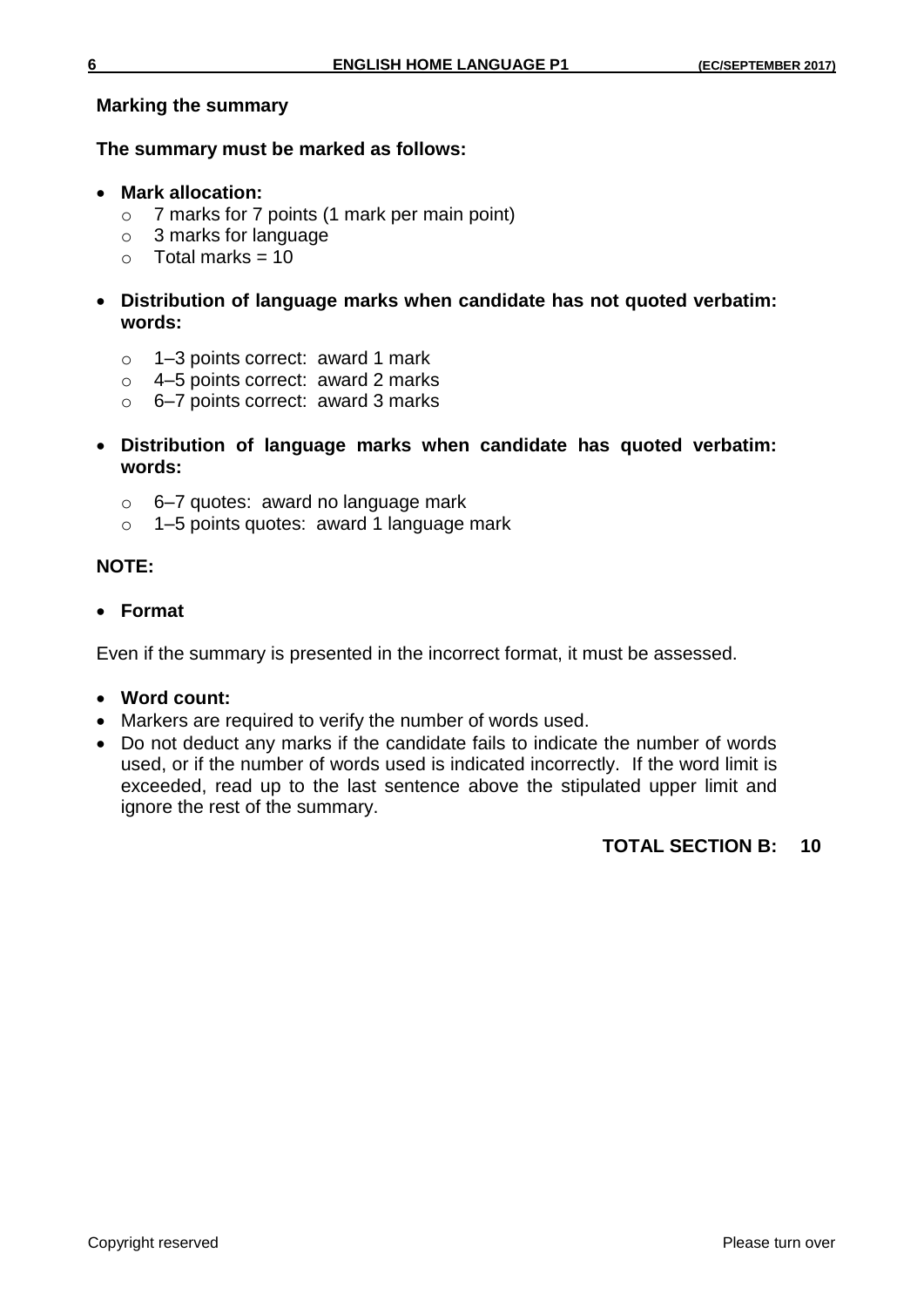#### **SECTION C: LANGUAGE STRUCURES AND CONVENTIONS**

#### **Marking SECTION C**

- Spelling:
	- o One-word answers must be marked correct even if the spelling is incorrect, unless the error changes the meaning of the word.
	- o In full sentence answers, incorrect spelling should be penalised if the error is in the language structure being tested.
	- o Where an abbreviation is tested, the answer must be punctuated correctly.
- Sentence structures must be grammatically correct and given in full sentences/as per instruction.
- For multiple-choice questions, accept BOTH the letter corresponding with the correct answer AND/OR the answer written out in full as correct.

#### **QUESTION 3: ANALYSING ADVERTISING**

- 3.1 The font used indicates having fun and adventure.
	- The circling of the letters and placing of flowers and birds and butterflies in the speech bubble creates an informal atmosphere and promises that driving in a Tempest car would be an enjoyable experience.
	- (Learners could also refer to the fact that it seems to be hand-written or spoken and bringing a personal / sincere aspect into it or makes it lively.) (2)
- $3.2 \rightarrow$  It is a clever ploy by the advertiser to indicate that driving in a Tempest car is a human right.
	- It is not valid as an argument though, as it does not touch on a basic need of humans. (2)
- 3.3 The company is listed as a level 2 BBBEE (Broad Based Black Economic Empowerment) Company. (1)
- 3.4 The company is called Tempest Car Hire and a tempest is a storm.
	- The logo is a lightning bolt which often accompanies a storm. (2)
- 3.5 It is effective in its message because of the sincere and personal aspect to it.
	- Body Copy: The font indicates that travelling in a Tempest Car would be fun and adventurous.
	- Graphic: The lady smiling knowingly validates the idea that clients will enjoy the experience of driving in the company's cars.
	- Slogan and catch phrase: We are imperial shows that Tempest is a cut above the rest and "*your way to a great day*", brings across the message that the opposite were to be true if you did not travel in a Tempest Car.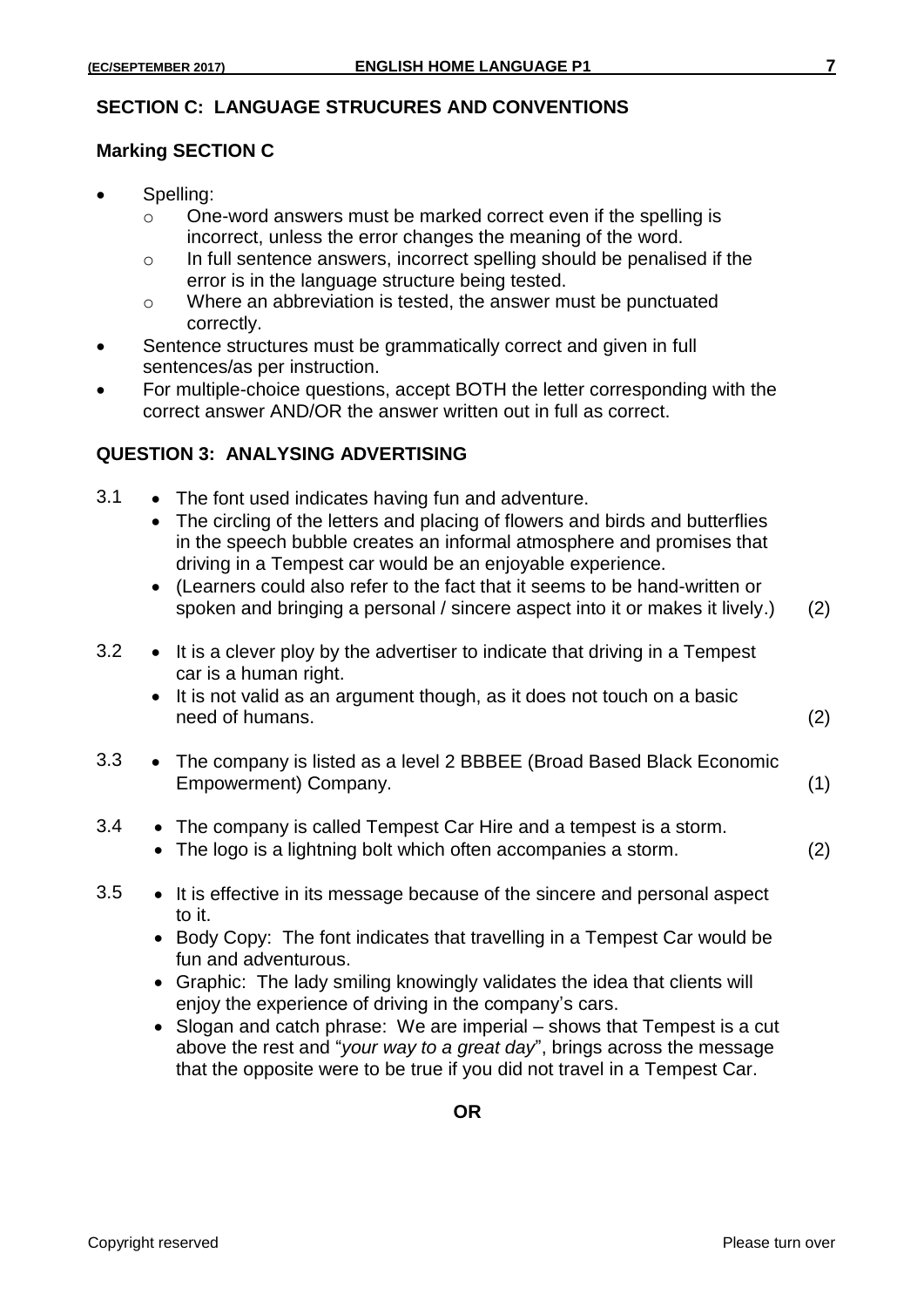- The advertisement is not very effective in bringing across its message.
- The graphic lacks imagination and is too static and dull to attract the reader's attention.
- Although the font used in the body copy is lively the message is not carried across clearly enough.
- The advertisement comes across as being unimaginative and boring. (3)

**[10]**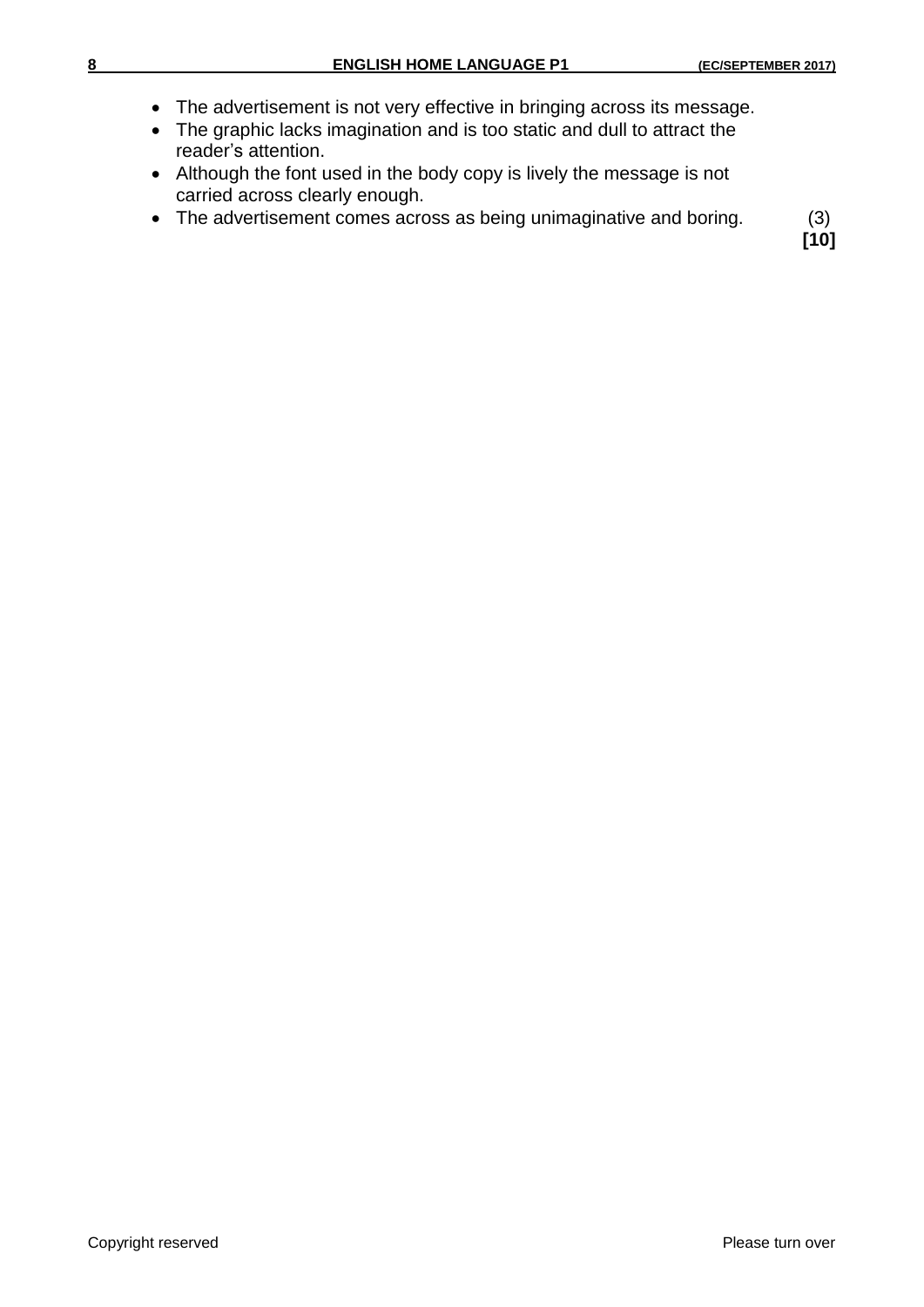#### **QUESTION 4: UNDERSTANDING OTHER ASPECTS OF THE MEDIA**

# **TEXT E: CARTOON**

| 4.1 |       | The bold font and square letters indicate the onomatopoeia. Exclamation<br>marks and symbols indicate swearing and the loudness of the sounds.<br>(2)                                                                                                                                                                                                               |             |  |
|-----|-------|---------------------------------------------------------------------------------------------------------------------------------------------------------------------------------------------------------------------------------------------------------------------------------------------------------------------------------------------------------------------|-------------|--|
| 4.2 | 4.2.1 | As the airline is a spin-off of minibus taxis, the following typical<br>features are observed:                                                                                                                                                                                                                                                                      |             |  |
|     |       | Aggressive pilots – pushing in between other planes.<br>$\bullet$<br>Masking tape holding objects in place.<br>$\bullet$<br>Late arrivals and consequent rush to catch up.<br>$\bullet$<br>Hooting and swearing – part of the modus operandi.<br>$\bullet$<br>Passengers have to brave the experience of travelling on this<br>$\bullet$<br>airline.<br>(Any 3 x 1) | (3)         |  |
|     | 4.2.2 | Bunny chow is typical of local Indian cuisine (and since they are<br>travelling to Durban, this is the lunch served).                                                                                                                                                                                                                                               | (1)         |  |
| 4.3 | 4.3.1 | Harrowing/Disturbing                                                                                                                                                                                                                                                                                                                                                | (1)         |  |
|     | 4.3.2 | Passengers sitting ramrod straight – too scared to move.<br>Wide open eyes (frame 8)<br>Cabin crew bracing themselves for take-off, holding on for dear<br>life (frame 9)<br>Dishevelled hair, downturned mouths, wide, staring eyes<br>$\bullet$<br>$(\text{frame } 10)$                                                                                           | (3)<br>[10] |  |